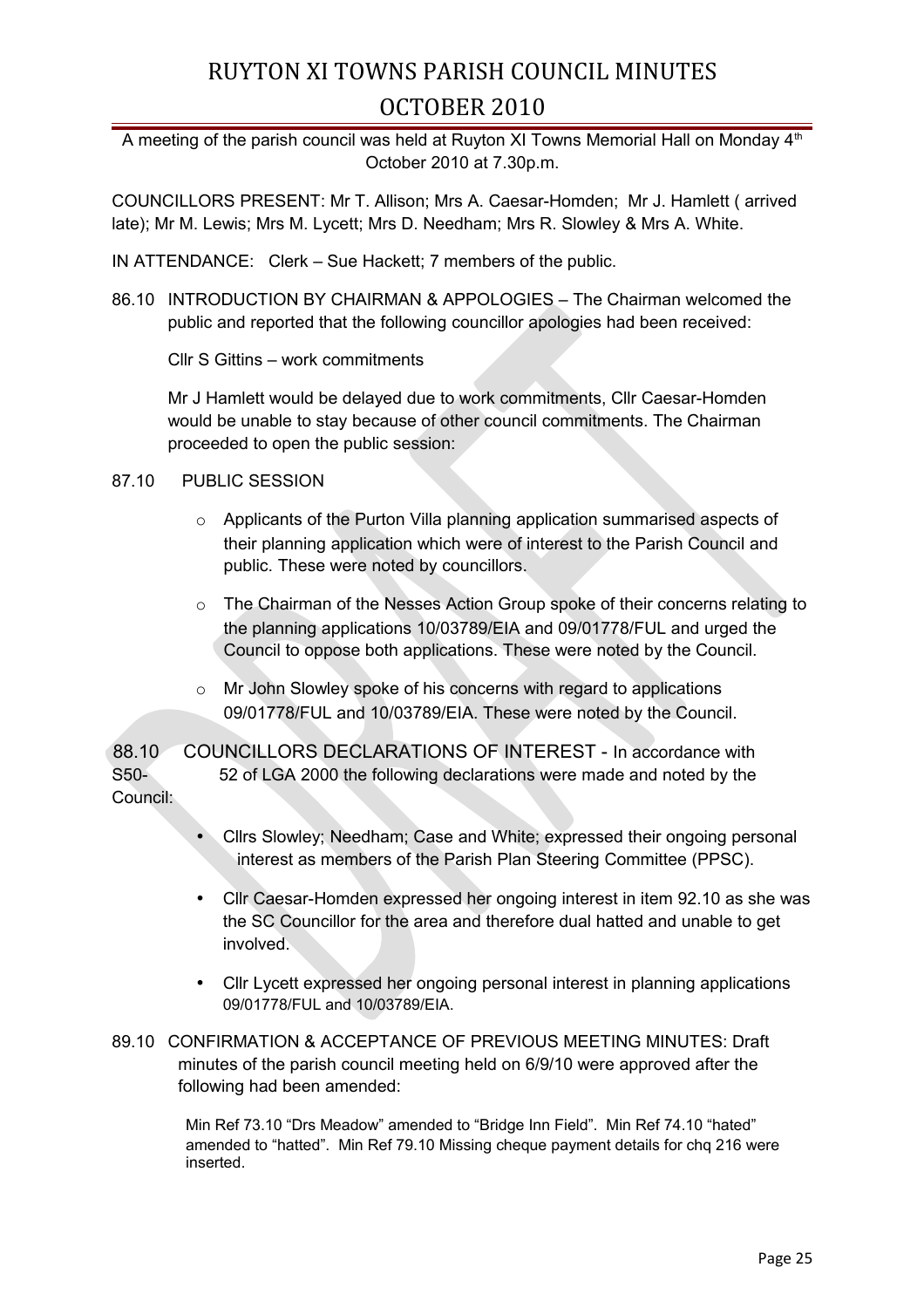The Chairman was then instructed by the Council to sign the minutes as being correct.

- 90.10 SC REPORT Cllr Caesar-Homden reported that:
	- 1. She still awaited an update from SC on funds available to the Parish re. S106s & Play Partnership as SC was currently auditing this due to anomalies arising when the district councils were combined in the unitary process. She asked the Parish to be aware of the present government funding cuts which had affected many playbuilder schemes in the County. **The Parish Council were unanimous in stating their frustration in this and urged that SC confirm the status of the three S106 balances as soon as possible to the Parish.**
	- 2. As far as she knew the Pre-School Charity £10K OBC Grant was still available.
	- 3. The SC's response to PC's request for Elbridge Traffic Signage Requests was being progressed.
- 91.10 POLICE REPORT In the absence of a Police representative the Chairman provided a summary which identified that anti social behaviour had been a recent Parish issue. This was noted by councillors.

*Cllr Caesar-Homden left the meeting and Cllr Hamlett arrived.*

#### 92.10 PLANNING MATTERS

- 1. **It was agreed without dissent that planning application matter 10/03995/OUT Purton Villa, Church Street, Ruyton XI Towns**, **be deferred to the next PC meeting as details to questions raised by the Council were awaited from SC Planning.( Proposed Cllrs C.C. and seconded R.S.)**
- 2. The Council considered the following planning application: 09/01778/FUL Startlewood Cottages, Startlewood La; Ruyton XI Towns Proposal: Renewal of extant Planning Permission 07/15169 for outline application erection of 3 bedroomed dwelling and alteration to access. **It was agreed without dissent that no comments would be made. (Proposed Cllrs C.C. and seconded R.S.)**
- 3. Following lengthy discussion of Planning Application Ref 09/01778/FUL Foxholes Buildings Little Ness Shrewsbury which had been refused by SC and was now in the appeal process with the Planning Inspectorate. **The Council agreed by majority that they did not wish to add to their original comments made at the PC meeting of the 22/2/10. (Proposed Cllrs M.L. and seconded T.A.)**
- 4. New Planning Application: Ref 10/03789/EIA Rodefern Lane, Great Ness Proposal : Erection of four poultry units, eight feed bins and ancillary buildings; formation of new access road. Following lengthy discussion with regard to the new access road and traffic implications t**he Council agreed unanimously that they wished to make the following comments only and neither object nor support the application:**

Ruyton XI Towns Parish Council recognise that the large scale development would have a serious impact on its neighbouring communities of Great & Little Ness and believe that the wider rural community surrounding it will also be adversely affected in the areas of:

• Tourism & Leisure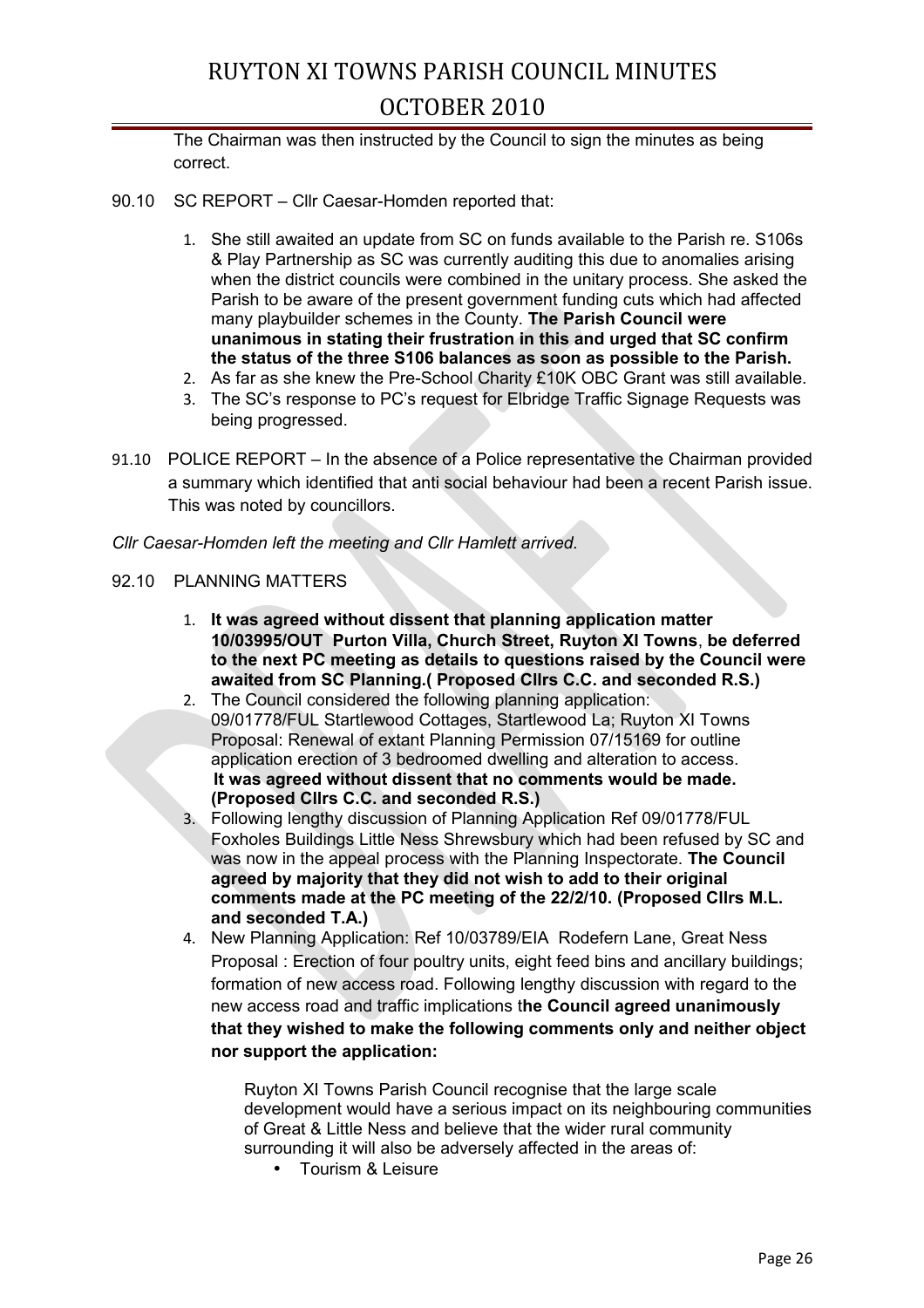- Rights of Way and Bridle path network
- Surrounding countryside and particularly
- The existing infrastructure of narrow country lanes which make up the local area.

In particular the Parish Council is concerned about the visual impact created by the proposed buildings which will be seen from the Cliffe and will be out of character with its local surroundings which are a valued beauty spot enjoyed by visitors and local people; attracting many to the area.

The Parish Council also wishes to support the need for conditions which support that the Planning Authority strictly monitors traffic movements to ensure adherence to the numbers forecasted and prescribed routes as despite the new access road additional HGV and general traffic movements are considered to be unsustainable given the existing infrastructure of narrow country lanes. (Proposed Cllrs R.S. & seconded T.A.)

- 5. Planning application decisions notified to the Council. The Clerk's report was read out by the Chairman. (Appendix A)
- 6. Severn Trent Plant Ruyton XI Towns. **The Council agreed that the item should be deferred for Cllr Gittins to provide feedback at the next meeting.**
- 93.10 SC Tool Kit Event Cllr Lycett provided a report (Appendix D) and it was agreed that the event had been well organised and had added value.
- 94.10 MONTHLY PAYMENTS The Clerk presented Appendix C; Summary of payments to be made together with supporting invoices and Appendix D; Budget Monitoring Report and Bank Reconciliation. **Council agreed unanimously that Cllrs Lycett and Lewis approve and authorise the cheques presented for payment and that the Budget Monitoring report be reviewed at the next council meeting when the draft budget for 2011/12 would be set. The Chairman confirmed the Bank Reconciliation.**

#### 95.10 CONSULTATIONS:

- 1. SC Local Transport Plan Cllr Needham circulated a report on the event which she confirmed had been well organised and interesting. See Appendix E
- 2. SC Shropshire Homelessness Strategy Action Plan The Chairman reported that he believed it was unnecessary to provide comments at this stage as it was principally a policy update arising from the unitary process. This was agreed to by the Council.
- 3. SC SCI Planning Consultation It was decided that all members of the Council should be re-circulated with a copy of the document and the matter be deferred to the next meeting.
- 4. SC Mobile Libraries Consultation Cllr Slowley & Needham's reports were noted and a Parish Council response was agreed by the majority. See Appendix F.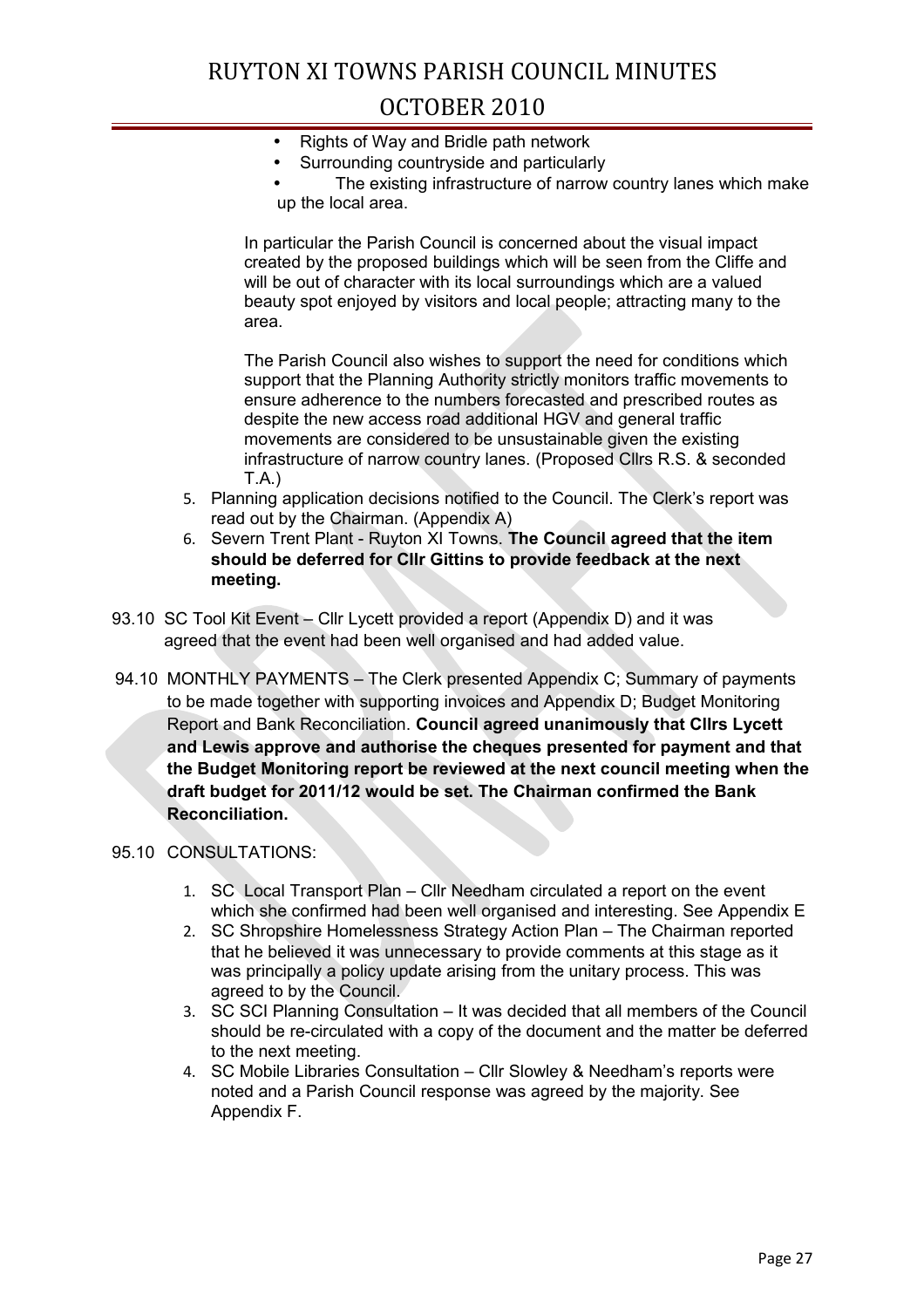#### 96.10 LOCAL REPORTS:

1. Ruyton Parish Plan Steering Committee – Cllr Needham reported that responses to the recently distributed questionnaire were awaited. It was also agreed that the Committee should analyse feedback and use it as a basis for determining a draft Social Housing Policy for the Parish which could be presented to the Parish Council in January.

2. Ruyton Sports Committee – Cllr Brown reported that drainage improvement plans on Drs Meadow were still in progress. Cllr White outlined her concerns on the matter, these were noted.

3. LJC Report – Cllr Slowley confirmed that the next meeting was to be held at Hordley on 19 October.

3. Cllr Slowley advised that the Nesscliffe Advisory Group was to meet next on 24/11/10.

97.10 HIGHWAYS & ST LIGHTING – The Chairman reported that SC had requisitioned the VAS and the installation of two posts and concrete ladder plinths. Installation was expected to be complete before the next PC meeting. There was a possibility that it would cost a little less than anticipated, though this has yet to be confirmed. It is hoped that the total cost to the PC will be £500 capital for post installation, and £30 per week revenue for as long as we keep the sign  $(E1.560$  per annum).

The Clerk confirmed that SC had confirmed that the School crossing light was being treated as an urgent repair. Whist Cllr Allison informed the Council of another SC warning light requiring repair on Church Bank.

#### 98.10 SUPPLEMENTARY AGENDA

- It was agreed unanimously that the Council would look in to planting a tree in the village which could be used each year as a Christmas tree.
- It was agreed unanimously that a further letter of thanks would be sent to Mr Gittins and Mr Garbitt for organising the hanging baskets in the village.
- It was agreed unanimously that the public would be reminded in the next newsletter of the mobile library visits and the need to ensure dog fouling was prevented at five ways and the church yard.

**Confidential Item:** The Chairman proposed that under the Public Bodies (Admission to Meetings) Act 1960 (as extended by s.100 of the Local Government Act 1972), the public and accredited representatives of newspapers be excluded from the meeting for the following items of business on the grounds that it involves the likely disclosure of exempt information as defined in Part 1 of Schedule 12A of the Local Government Act 1972 by virtue of the paragraph specified against the item. (This was seconded by Cllr Allison and unanimously supported by councillors.)

99.10 CLERK'S REPORT & COMMUNICATION – See Report at Appendix B which was noted by councillors who agreed that Dog Fouling item 4.should be a November agenda item and ALC AGM details should be circulated to all councillors; enabling them to decide whether they wished to attend by 29/10/10.The Chairman closed the meeting at 10.15p.m. and confirmed that the next meeting would be held on Monday 1<sup>st</sup> November 2010 at the Memorial Hall Ruyton XI Towns at 7.30 p.m.

Confirmed as accurate................................... 1/11/10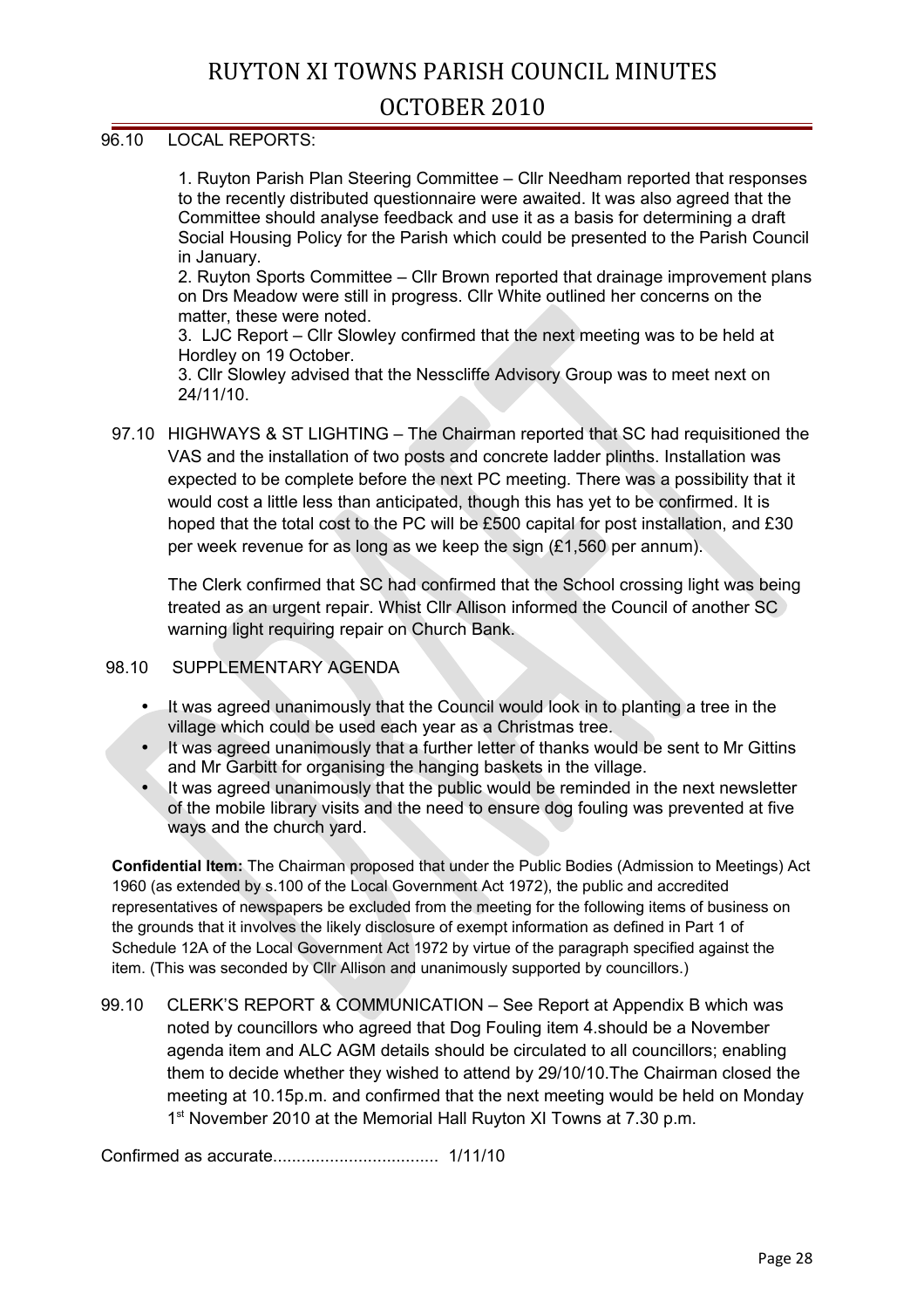### **Appendix A**

| <b>Application Ref</b> | Validation<br>Date | <b>Site</b>                                                                             | Proposal                                                                                                                                  | <b>SC Decision</b>       |
|------------------------|--------------------|-----------------------------------------------------------------------------------------|-------------------------------------------------------------------------------------------------------------------------------------------|--------------------------|
| 10/03640/FUL           | 20/08/2010         | St John The Baptist C<br>Of E Primary School<br><b>Church Street Ruyton</b><br>Xi Towns | Erection of single storey<br>extension (nursery) with<br>toilet facilities; glazed<br>canopy; formation of ex                             | <b>Pending Decision</b>  |
| 10/03062/COU           | 20/07/2010         | Wigmarsh Cottage<br>Shropshire                                                          | <b>Application under Section</b><br>73a of the Town and<br>Eardiston West Felton Country Planning Act 1990<br>for the use as a commercial | Pending<br>Consideration |
| 10/03213/MAW           | 13/07/2010         | Wykey Farm Wykey<br>Ruyton Xi Towns<br>Shropshire                                       | Construction of an on-farm<br>agricultural anaerobic<br>digestion plant to generate<br>renewable energy                                   | Pending<br>Consideration |
| 10/02388/FUL           | 14/06/2010         | Land Adjacent Bridge<br>Inn Brownhill Ruyton<br><b>Xi Towns</b>                         | Erection of 2 detached 3-<br>bedroom dwellings with<br>garages and associated<br>parking areas                                            | Permission<br>Granted    |
| 10/01890/FUL           | 26/05/2010         | <b>Top House Barbers</b><br>XI Towns<br>Shrewsbury                                      | Church Street Ruyton Siting of a caravan for use<br>as barbers shop                                                                       | Permission<br>Granted    |
| 10/01779/LBC           | 17/05/2010         | Smithy House School Internal and external<br>Road Ruyton XI<br>Towns                    | alterations affecting a<br><b>Grade II Listed Building</b>                                                                                | Permission<br>Granted    |
| 10/01891/FUL           | 05/05/2010         | <b>Admiral Benbow</b><br>Xi Towns                                                       | Renewal of extant planning<br>permission Ref:<br>Church Street Ruyton 07/14950/FUL for the<br>erection of a detached<br>bungalow          | Permission<br>Granted    |
| 10/01663/FUL           | 22/04/2010         | <b>Weirbridge Cottage</b><br>Stanwardine Lane<br>Wykey Ruyton Xi<br>Towns               | Erection of a one and half<br>storey extension and glazed Permission<br>link from existing cottage<br>with associated                     | Granted                  |

### **Appendix B**

### **CLERKS REPORT & CORRESPONDENCE 4 OCTOBER MEETING**

A Summary of Relevant Email Correspondence:

- 1. Confidential Item FoI REQUEST received during Sept. Verbal report given.
- 2. ALC Training Events in Oct and November circulated.
- 3. Planning Alerts notified to all councillors
- 4. Email received from Dave Roberts SC Environmental & Enforcement Officer 28/9 Working together to reduce dog fouling and littering in our communities. (Circulated.)
- 5. West Mids Ambulance Service Sept Newsletter circulated
- 6. 24/9 Briefing from NALC re the future of the Standards Framework circulated
- 7. 21/9 Car vandalism incident reported by parishioner; Police informed.